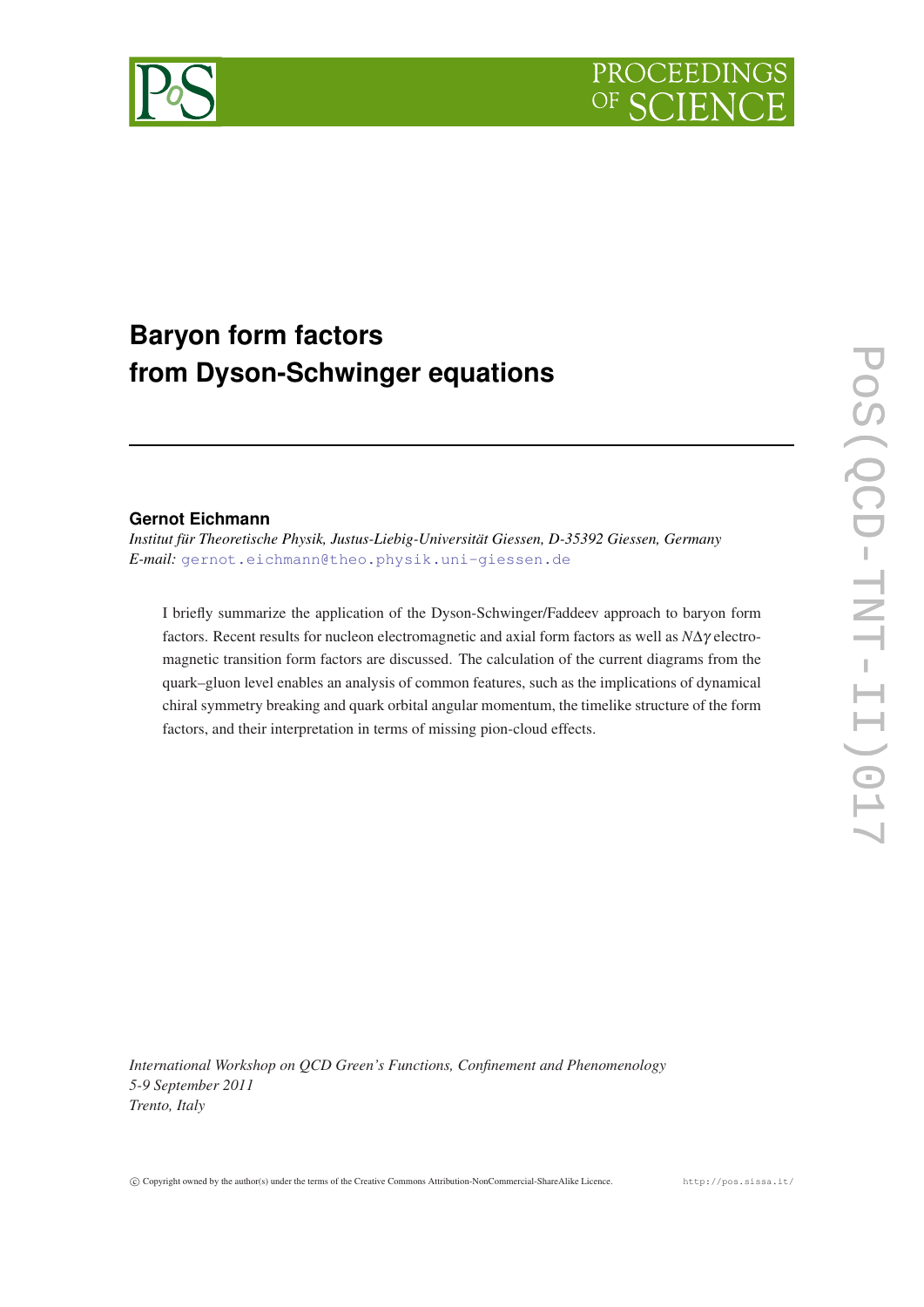### 1. Introduction

Probing hadrons with electromagnetic, axial and pseudoscalar currents reveals their basic structure properties and provides a connection with the underlying quark and gluon dynamics in Quantum Chromodynamics (QCD). While the nucleon's axial structure is experimentally more difficult to access, an abundance of information has been collected for photon-induced processes that are described by *NN*γ elastic and *N*∆γ transition form factors. Precision measurements have stimulated the development of tools to address questions related to quark orbital angular-momentum correlations in the perturbative domain, the transition between perturbative and non-perturbative regions, or pion-cloud rescattering effects in the chiral and low-momentum region. The associated chiral non-analyticities stemming from the nucleon's 'pion cloud' have been frequently discussed when connecting results from lattice QCD, chiral effective field theories and quark models with experiment.

A complementary framework for studying hadron phenomenology is the one via Dyson-Schwinger equations (DSEs). They interrelate QCD's Green functions and provide access to nonperturbative phenomena such as dynamical chiral symmetry breaking and confinement, see [[1,](#page-11-0) [2](#page-11-0)] for reviews. The investigation of hadron structure in the Dyson-Schwinger approach proceeds via covariant bound-state equations, i.e., the Bethe-Salpeter equation (BSE) for mesons and the covariant Faddeev equation for baryons [[3](#page-11-0), [4](#page-11-0)]. The approach has several benefits: it is Poincaré-covariant throughout every step and provides access to all momentum scales and all quark masses without the need for extrapolations. Since one operates directly with QCD's degrees of freedom, observable phenomena at the hadron level can be systematically traced back to their microscopic origin.

The drawback of the approach is its necessity of truncations. Owing to the numerical complexity of the Faddeev equation, present baryon calculations have been performed in a rainbow-ladder truncation, where *qqq* interactions are neglected and the *qq* and  $q\bar{q}$  interactions are modeled by a dressed gluon exchange. As a consequence, several phenomenologically important features are missed in the resulting form factors. A characteristic example is the absence of pion-cloud contributions in their chiral and low-momentum structure. The relevant gluon topologies that generate pion-cloud effects at the hadron level are not captured by a rainbow-ladder truncation which therefore represents the baryon's 'quark core'. In the case of the *N*∆γ transition form factors discussed below, an additional quark-diquark simplification is made, where scalar and axialvector diquark correlations approximate the *qq* scattering matrix and lead to an effective two-body description.

In the following we will summarize recent results for the nucleon's electromagnetic, axial and *N*∆γ transition form factors. More detailed discussions, result tables as well as references to experimental and lattice data which are frequently used in the plots for comparison can be found in Refs. [\[5](#page-11-0) – [7](#page-11-0)].

#### 2. Covariant Faddeev approach

The description of baryon structure properties in the Dyson-Schwinger approach requires knowledge of the nucleon and ∆ bound-state wave functions and their microscopic ingredients in terms of QCD's Green functions. A convenient starting point is given by the three-quark connected and amputated scattering matrix T. It encodes the relevant information on baryons which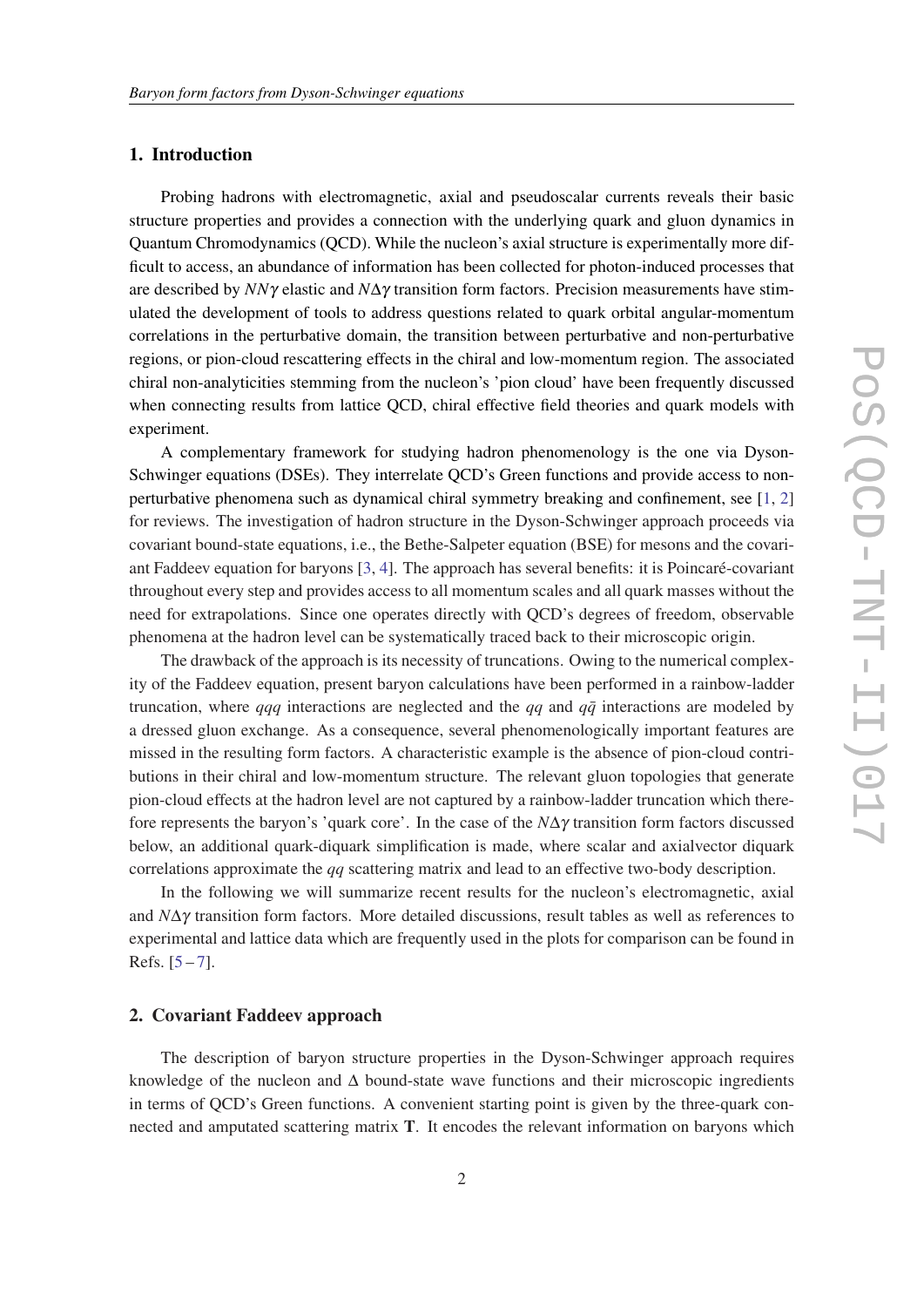<span id="page-2-0"></span>

Figure 1: Covariant three-body equation for a baryon wave function, cf. Eq. (2.3).

correspond to poles in T. At a given pole for a baryon with mass *M* the scattering matrix assumes the form

$$
\mathbf{T} \xrightarrow{P^2 = -M^2} \frac{\Psi \overline{\Psi}}{P^2 + M^2}
$$
 (2.1)

which defines the baryon's covariant wave function  $\Psi$ , and  $\overline{\Psi}$  is its charge conjugate<sup>1</sup>.

Of course, if the scattering matrix were known a priori, the masses of nucleon and ∆ together with their wave functions could be directly extracted. This is not the case and thus we aim for relations that allow to circumvent the explicit determination of  $T$  in practical applications.  $T$  satisfies a scattering equation, *i.e.*, the nonperturbatively resummed Dyson series

$$
\mathbf{T} = \mathbf{K} + \mathbf{K} G_0 \mathbf{T}, \quad \text{with} \quad G_0 = S \otimes S \otimes S \quad \text{and} \quad \mathbf{K} = K_{[3]} + \sum_{a=1}^3 S_{(a)}^{-1} \otimes K_{(a)}.
$$
 (2.2)

By construction, the kernel **K** is the sum of a three-quark irreducible contribution  $K_{3}$  and permuted two-quark irreducible kernels  $K_{(a)}$ , where the subscript *a* stands for the respective spectator quark. *S* denotes the dressed quark propagator. The combination of Eqs. (2.1–2.2), evaluated at a bound-state pole  $P^2 = -M^2$ , yields a self-consistent integral equation for the baryon wave function, cf. Fig. 1:

$$
\Psi = \mathbf{K} G_0 \Psi. \tag{2.3}
$$

It can be solved once the dressed quark propagator and the *qq* and *qqq* kernels, which encode the interactions at the quark-gluon level, are determined. Naturally, all these relations are equally valid in the *meson* case if the three-quark scattering matrix and kernel are replaced by their  $q\bar{q}$  analogues and  $G_0$  is taken as the  $q\bar{q}$  propagator product.

The coupling of the baryon to an external  $q\bar{q}$  current, on the other hand, is reflected by the 'gauged' scattering matrix  $T^{\mu}$  whose residue at the bound-state pole defines the current matrix element  $J^{\mu}$ :

$$
\mathbf{T}^{\mu} \xrightarrow{P_i^2 = P_f^2 = -M^2} -\frac{\Psi_f J^{\mu} \overline{\Psi}_i}{(P_f^2 + M^2)(P_i^2 + M^2)}.
$$
 (2.4)

Depending on the type of current, which we generically denote by the index  $\mu$ , the respective matrix element  $J^{\mu}$  contains for example the electromagnetic, axial or pseudoscalar form factors of the baryon. Here  $P_i$  and  $P_f$  are the incoming and outgoing baryon momenta and  $\Psi_i$  and  $\Psi_f$  are the corresponding wave functions. They need not describe the same type of baryon; for instance, Eq. (2.4) could also be applied to the *N*∆γ transition.

The requirement that the current couples linearly to all internal building blocks of the scattering matrix  **implies that it has the formal properties of a derivative. Eq. (2.2) can then be used to** 

<sup>1</sup>For simplicity, we will use the term 'wave function' here both for the bound-state *amplitude* Ψ and the bound-state *wave function*  $G_0\Psi$ , where the latter has quark propagator legs attached.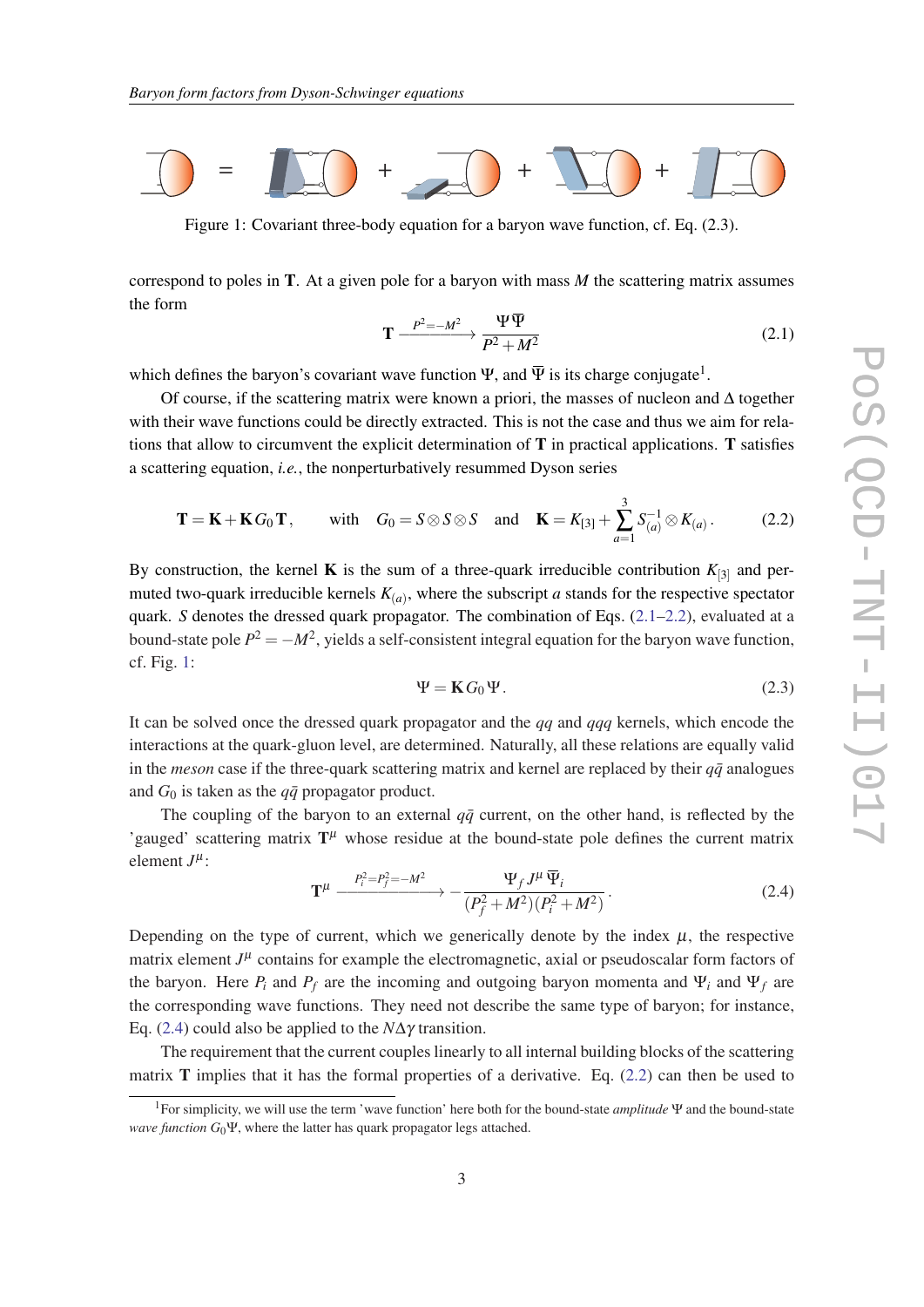<span id="page-3-0"></span>

Figure 2: General expression for a baryon's current matrix element given in Eq.  $(2.5)$ . The  $q\bar{q}$ vertex, dressed quark propagator, and *qq* and *qqq* kernels are sandwiched between incoming and outgoing baryon wave functions.

resolve  $T^{\mu}$  to a coupling to the dressed quark propagator and the kernel **K**. The general expression for a baryon's non-perturbative current is thereby obtained as follows [[8](#page-11-0), [9](#page-11-0), [5\]](#page-11-0):

$$
J^{\mu} = \overline{\Psi}_f (\mathbf{T}^{-1})^{\mu} \Psi_i = \overline{\Psi}_f G_0 (\mathbf{T}^{\mu} - \mathbf{K}^{\mu}) G_0 \Psi_i.
$$
 (2.5)

It is illustrated in Fig. 2 and consists of an impulse-approximation diagram and further contributions involving the *qq* and *qqq* kernels. Its ingredients are given by

$$
\Gamma^{\mu} = \sum_{a=1}^{3} \Gamma^{\mu}_{(a)} \otimes S^{-1}_{(b)} \otimes S^{-1}_{(c)}, \qquad \mathbf{K}^{\mu} = \sum_{a=1}^{3} \Gamma^{\mu}_{(a)} \otimes K_{(a)} + \sum_{a=1}^{3} S^{-1}_{(a)} \otimes K^{\mu}_{(a)} + K^{\mu}_{[3]}, \qquad (2.6)
$$

where the quark labels  $\{a, b, c\}$  are an even permutation of  $\{1, 2, 3\}$ .

Let us characterize the external current (for example, electromagnetic, axialvector or pseudoscalar) by  $\Gamma_0^{\mu} \in \{Z_2 i\gamma^{\mu}, Z_2 \gamma_5 \gamma^{\mu}, Z_4 i\gamma_5\}$ , equipped with appropriate flavor structures, where  $Z_2$ and *Z*<sub>4</sub> are renormalization constants. The microscopic coupling of the current to the quark is then represented by the respective  $q\bar{q}$  vertex  $\Gamma^{\mu}$  which satisfies a Dyson-Schwinger equation:

$$
\Gamma^{\mu} = \Gamma_0^{\mu} + T G_0 \Gamma_0^{\mu} = \Gamma_0^{\mu} + K G_0 \Gamma^{\mu}, \qquad (2.7)
$$

where T denotes now the  $q\bar{q}$  scattering matrix and *K* the  $q\bar{q}$  kernel. Pictorially speaking, this amounts to the sum of a pointlike part plus all possible reaction mechanisms between quark and antiquark which constitute the scattering matrix. In the second step we have exploited the scattering equation  $(2.2)$  $(2.2)$  $(2.2)$  for T to obtain an inhomogeneous Bethe-Salpeter equation for the vertex which, in analogy to the bound-state equation ([2.3](#page-2-0)), allows to determine the vertex self-consistently from the  $q\bar{q}$  kernel *K*.

The appearance of the quark-antiquark T-matrix in the defining equation for  $\Gamma^{\mu}$  entails that the vertex contains meson poles whenever the bare structure  $\Gamma_0^{\mu}$  $\frac{\mu}{0}$  has non-vanishing overlap with the respective meson wave function, cf. Eq. [\(2.1\)](#page-2-0):

$$
\Gamma^{\mu} \xrightarrow{Q^2 \to -m_M^2} \Psi_M \frac{r_M^{\mu}}{Q^2 + m_M^2}, \qquad r_M^{\mu} = \text{Tr} \int \overline{\Psi}_M G_0 \Gamma_0^{\mu} \Big|_{Q^2 \to -m_M^2} . \tag{2.8}
$$

Here,  $Q = P_f - P_i$  is the total  $q\bar{q}$  momentum that flows into the vertex and the index 'M' stands for meson. Since  $\Gamma^{\mu}$  enters the form factors diagrams via Eq. (2.6) it is clear that these poles must also appear in the timelike  $Q^2$  structure of the form factors where they set the relevant scales: the ρ−meson dominates electromagnetic processes, the axialvector meson *a*<sup>1</sup> appears in axial (isovector) form factors, and the pion and its excitations in pseudoscalar form factors of hadrons.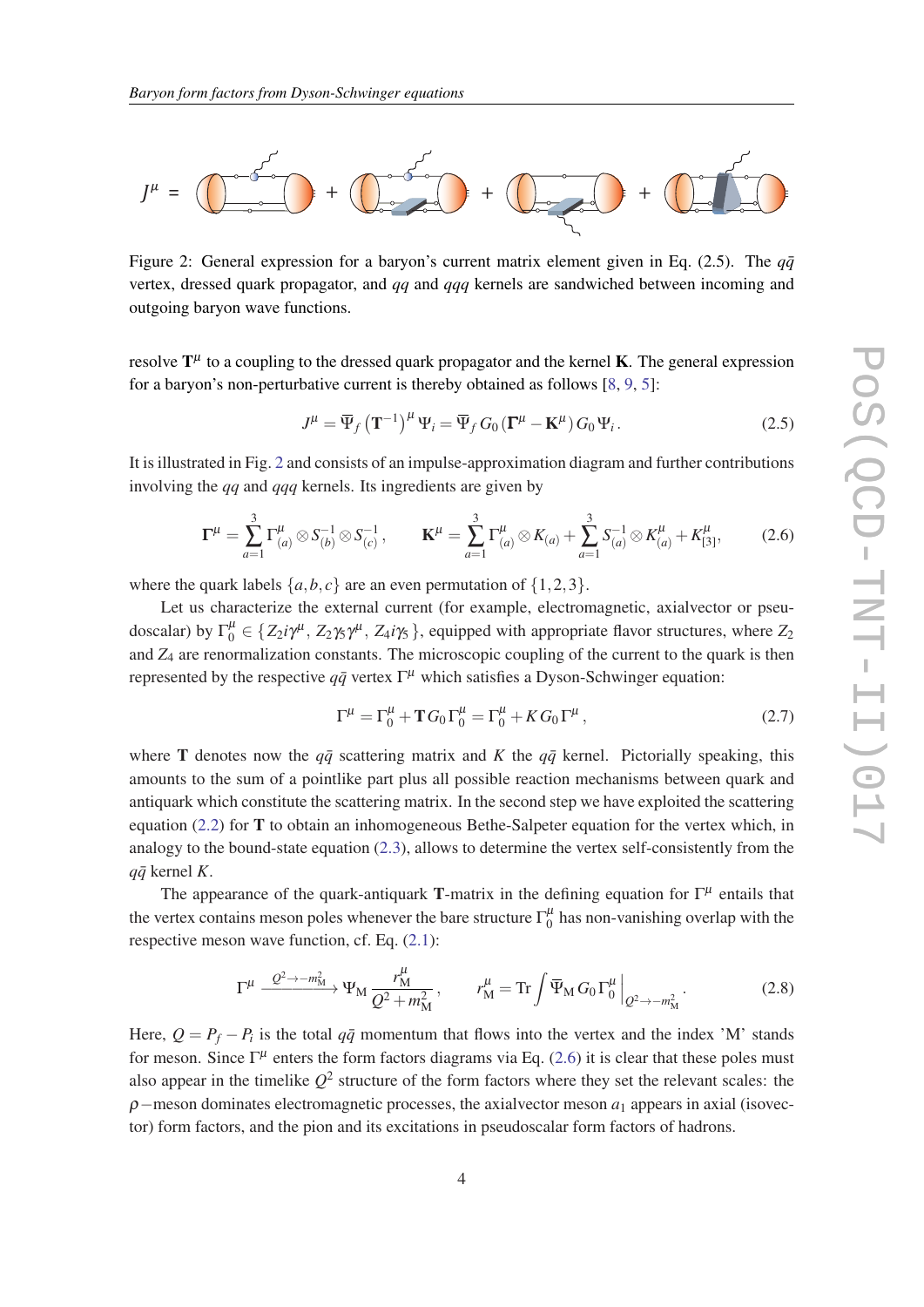<span id="page-4-0"></span>The same reasoning was generalized in Ref. [\[10](#page-11-0)] to derive the hadron's coupling to *two* external currents with  $q\bar{q}$  quantum numbers:

$$
\mathbf{T}^{\mu\nu} \xrightarrow{P_i^2 = P_f^2 = -M^2} \frac{\Psi_f J^{\mu\nu} \overline{\Psi}_i}{(P_f^2 + M^2)(P_i^2 + M^2)},
$$
  
\n
$$
J^{\mu\nu} = \overline{\Psi}_f \left[ (\mathbf{T}^{-1})^{\{\mu} \mathbf{T} (\mathbf{T}^{-1})^{\{\nu\}}} - (\mathbf{T}^{-1})^{\mu\nu} \right] \Psi_i,
$$
\n(2.9)

where the curly brackets denote symmetrization of the indices. Depending on the types of hadrons and currents involved, the resulting scattering amplitudes  $J^{\mu\nu}$  can describe a variety of different reactions such as Compton scattering, pion electroproduction,  $N\pi$  or  $\pi\pi$  scattering, or crossedchannel processes such as  $p\bar{p}$  annihilation into two photons or meson production.

We have now outlined a systematic approach to compute various hadron properties from their underlying non-perturbative substructure in QCD. Its input is provided by the quark propagator *S* and the *qq*, *qq*¯ and *qqq* kernels. Once these quantities are determined, no further model input is required: we can selfconsistently solve the bound-state equation  $(2.3)$  to obtain a hadron's wave function and mass, solve the inhomogeneous BSE [\(2.7](#page-3-0)) for the vertex, and combine them to calculate hadron form factors and scattering amplitudes. The Dirac-Lorentz structure of the wave functions, vertices and current matrix elements is fully determined from Poincaré covariance. By implementing the complete 'operator basis' in each case, its momentum-dependent Lorentz-invariant dressing functions (the 'form factors') are obtained from the equations described above.

In order to proceed, we have to specify a truncation procedure. The apparent problem is the lack of information on the kernels which, according to the reasoning so far, encode the information from QCD's Green functions that is relevant for hadron physics. Omitting the term *K*[3] in Eqs. ([2.2](#page-2-0)) and ([2.6](#page-3-0)) yields the covariant *Faddeev equation* together with its corresponding currents [\[4](#page-11-0), [5\]](#page-11-0). They trace the binding mechanism of three quarks in a baryon to its quark-quark correlations. Moreover, the simplest ansatz for the  $qq$  (and  $q\bar{q}$ ) kernel is the rainbow-ladder kernel:

$$
K = Z_2^2 \frac{4\pi\alpha(k^2)}{k^2} T_k^{\mu\nu} \gamma^\mu \otimes \gamma^\nu,
$$
\n(2.10)

where  $T_k^{\mu\nu} = \delta^{\mu\nu} - k^{\mu}k^{\nu}/k^2$  is a transverse projector with respect to the gluon momentum *k*. Its implementation in the Faddeev equation yields, by iteration, all dressed-gluon ladder exchanges between quark pairs. Implemented in the current, only the direct couplings to the quarks, *i.e.*, the first two terms in Fig. [2,](#page-3-0) survive.

The rainbow-ladder kernel satisfies vector and axialvector Ward-Takahashi identities which ensure electromagnetic current conservation and the Gell-Mann-Oakes-Renner and Goldberger-Treiman relations at the hadron level [[11](#page-11-0), [6\]](#page-11-0). Through these identities, Eq. (2.10) also determines the kernel of the quark DSE whose solution is numerically straightforward. The quark-gluon vertex is thereby reduced to its vector structure  $\sim \gamma^\mu$ , and its nonperturbative dressing, together with that of the gluon propagator, is absorbed in an effective interaction  $\alpha(k^2)$  which is the remaining model input. We employ the Maris-Tandy ansatz of Ref. [\[12](#page-11-0)] which reproduces the one-loop logarithmic running at large gluon momenta and features a Gaussian bump in the infrared that generates dynamical chiral symmetry breaking. Different parametrizations have been recently tested and yield similar results for a range of hadron properties  $[13 - 15]$  $[13 - 15]$  $[13 - 15]$  $[13 - 15]$ .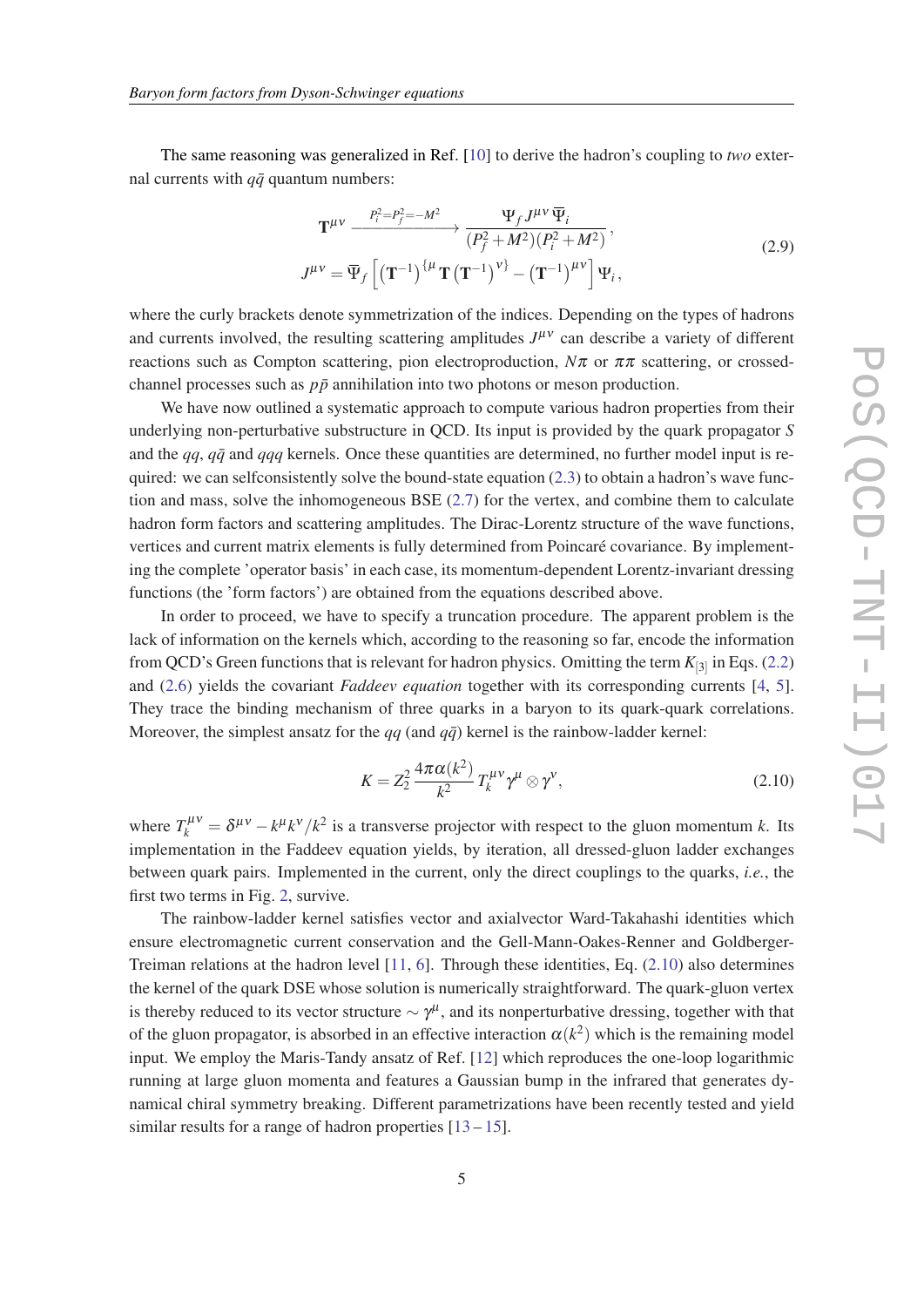

anomalous magnetic moments  $\kappa^v$  and  $\kappa^s$  in units of nuclear magnetons. Stars denote the experi-Figure 3: Quark-mass dependence of nucleon static electromagnetic properties compared to lattice results. *Left panel:* squared isovector Dirac radius  $(r_1^{\nu})^2$ . *Right panel:* isovector and isoscalar mental values. Figure adapted from Ref. [\[5\]](#page-11-0).

#### $\overline{a}$ 3. Nucleon electromagnetic form factors

is given by Dirac and Pauli form factors  $F_1(Q^2)$  and  $F_2(Q^2)$ , or the Sachs form factors  $G_E(Q^2)$  and  $G_M(Q^2)$  as their linear combinations:  $G_E = F_1 - Q^2/(4M_N^2) F_2$  and  $G_M = F_1 + F_2$ . The current matrix element  $\alpha$  s given by  $\alpha$  or  $\alpha$ . The nucleon's electromagnetic current is expressed by two dimensionless form factors: the

$$
J^{\mu} = i\Lambda_f^+ \left[ F_1(Q^2) \gamma^{\mu} - F_2(Q^2) \frac{\sigma^{\mu\nu} Q^{\nu}}{2M_N} \right] \Lambda_i^+, \tag{3.1}
$$

where  $Q = P_f - P_i$  is the photon momentum and  $\Lambda_{i,f}^+ = \frac{1}{2}$  $\frac{1}{2}$  (1+ $\hat{P}_{i,f}$ ) are positive-energy projectors. In the static limit one retrieves the nucleons' anomalous magnetic moments  $\kappa = F_2(0)$  as well as their Dirac and Pauli radii  $r_1^2 = -6F_1'(0)$  and  $r_2^2 = -6F_2'(0)/F_2(0)$ . The isoscalar (isovector) form factors are the sum (difference) of proton and neutron form factors:  $F_i^{s,v} = F_i^p \pm F_i^n$ .

Results for the pion-mass dependence and *Q* <sup>2</sup>−evolution of various nucleon electromagnetic form factors are shown in Figs. 3 and [4.](#page-6-0) The bands correspond to a variation of the infrared properties in the quark-gluon interaction  $\alpha(k^2)$  and measure the model uncertainty. As anticipated, the absence of pion-cloud contributions in the chiral and low-momentum region is recovered in the results. All form factors are in reasonable agreement with experimental data at larger momentum transfer where the nucleon is probed at small length scales and the pion cloud becomes irrelevant. Missing structure mainly appears in the low-momentum region  $Q^2 \lesssim 2 \text{ GeV}^2$ . The calculated charge radii, such as the isovector Dirac radius in the left panel of Fig. 3, underestimate their experimental values but converge with lattice data at larger quark masses. Pion loops would increase the charge radii toward the chiral limit where they would diverge.

Chiral effective field theory predicts that leading-order chiral corrections to proton and neutron anomalous magnetic moments carry an opposite sign; their magnitude is therefore enhanced in the isovector combination  $\kappa^v = \kappa^p - \kappa^n$  and cancels in the isoscalar case  $\kappa^s = \kappa^p + \kappa^n$ . The isoscalar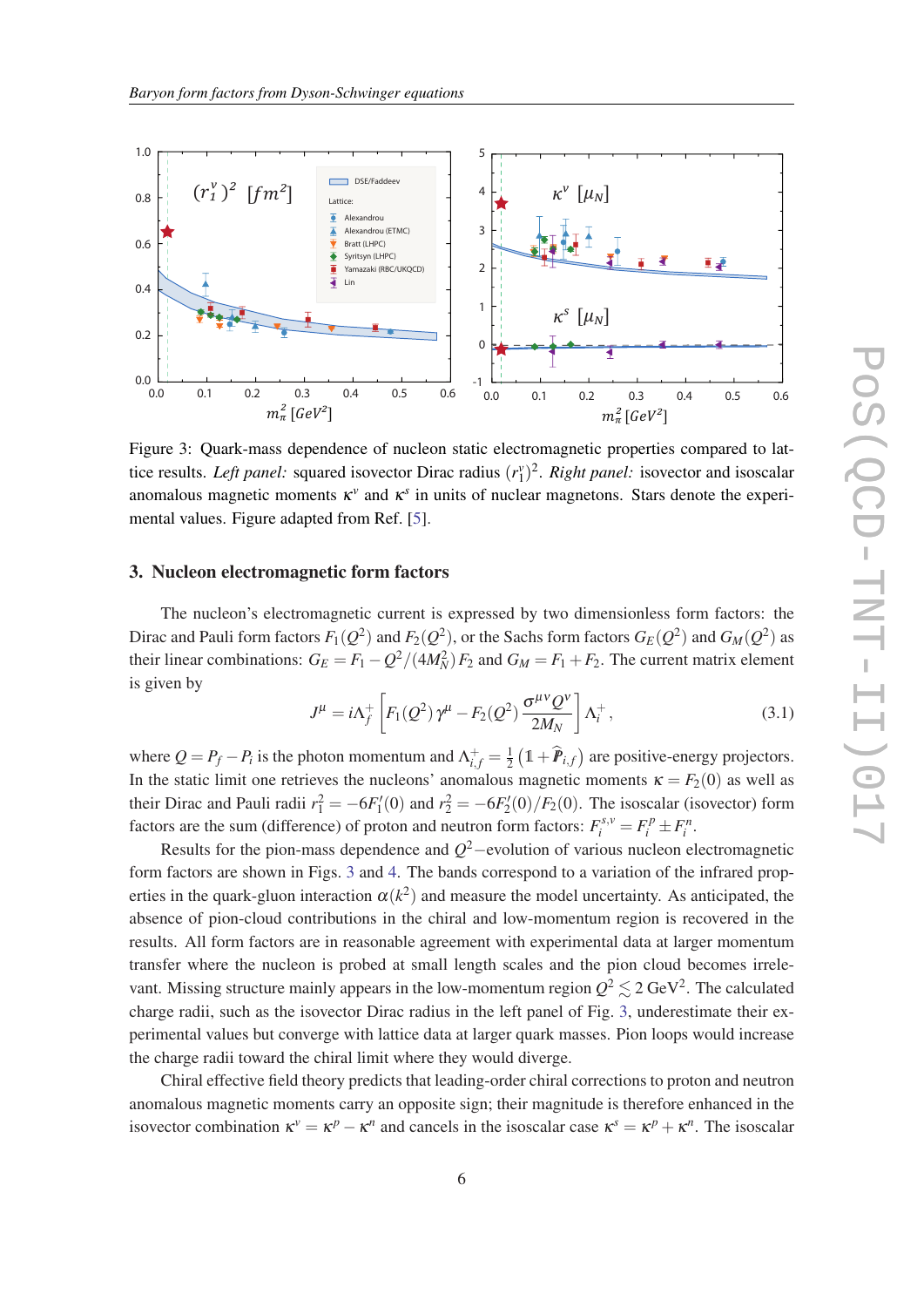<span id="page-6-0"></span>

Figure 4: Nucleon electromagnetic Sachs form factors as functions of the photon momentum transfer and in comparison with experimental data. The proton's electric form factor in the top left panel is normalized by the standard dipole. Figure adapted from Ref. [[5](#page-11-0)].

magnetic moment is quite accurately reproduced by the Faddeev calculation:  $\kappa^s = -0.12(1)$ , compared to the experimental value  $\kappa_{\exp}^s = -0.12$  [[5](#page-11-0)]. The calculated values of  $\kappa^s$  and  $\kappa^v$  correspond to an underestimation of 20% − 30% in the proton and neutron magnetic moments  $G_M^{p,n}(0)$ , visible in the bottom panels of Fig. 4. Another example is the neutron electric form factor  $G_E^n(Q^2)$  in Fig. 4 which agrees with recent measurements at larger  $Q^2$  but misses the characteristic bump at low  $Q^2$ . These observations suggest to identify the rainbow-ladder truncated nucleon with the 'quark core' in chiral effective field theories.

The large–*Q* <sup>2</sup> behavior of form factors is of great theoretical and experimental interest as well. The experimental falloff of the proton's form factor ratio  $G_F^p$  $\frac{p}{E}/G_M^p$  has been attributed to orbital angular-momentum correlations in the nucleon wave function which modify the perturbative scaling behavior and entail a zero crossing in  $G_F^p$  $E(E_L^p(Q^2))$ . Quark orbital angular momentum in terms of *s*, *p* and *d* waves appears in the Dirac-Lorentz structure of the nucleon's rest-frame Faddeev amplitude. While nucleon and ∆ baryons are dominated by *s* waves, *p* waves play an important role as well: they contribute ∼ 30% to the nucleon's canonical normalization and diminish only slowly with increasing current-quark masses. The contribution from *d* waves, on the other hand, is below 1%. At large  $Q^2$ , the form-factor results from the Faddeev calculation become sensitive to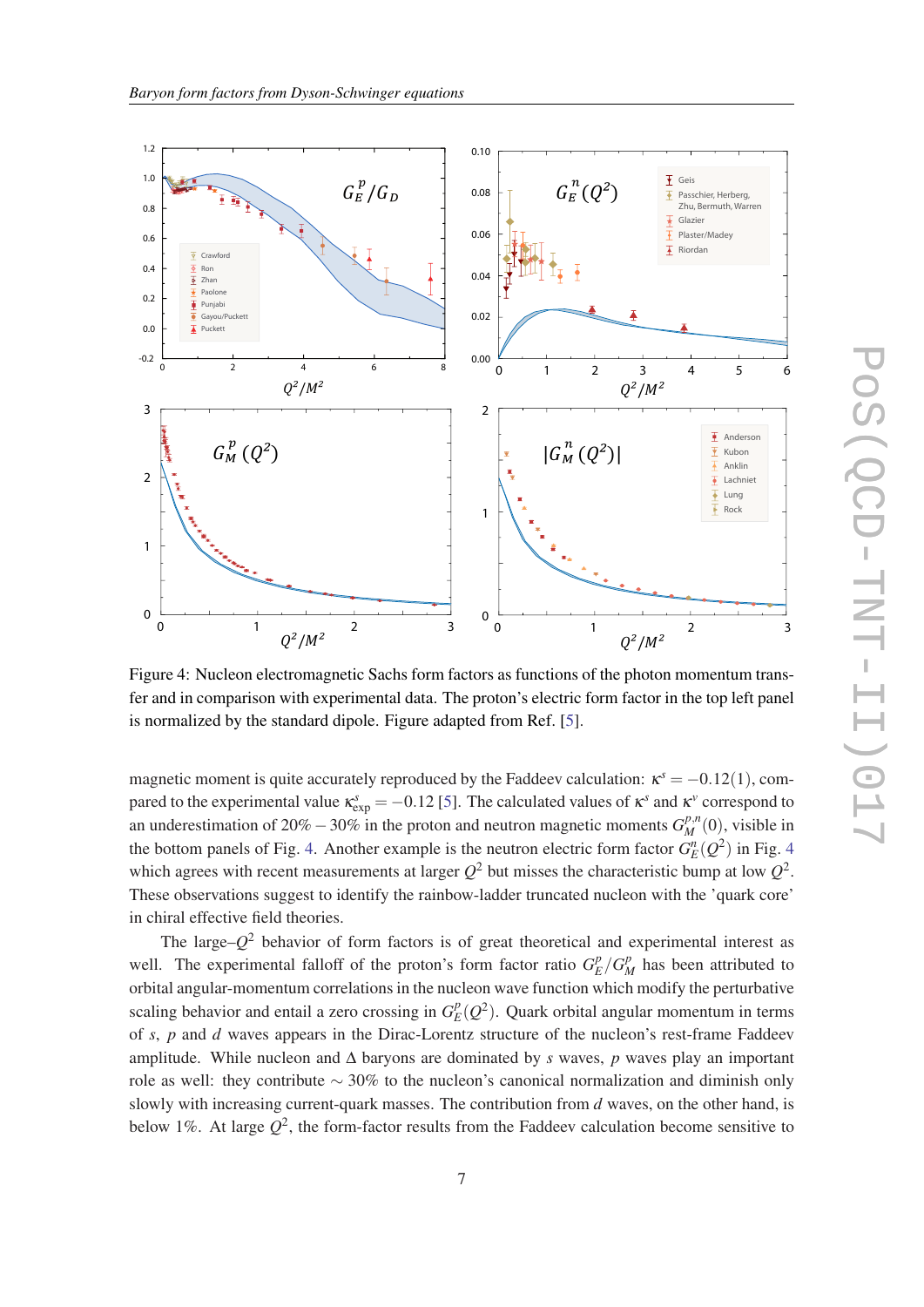the numerics; nevertheless, a decrease of  $G_F^p$  $E$ <sup> $p$ </sup> compared to the dipole form is visible in Fig. [4](#page-6-0) and implies a zero crossing as well.

Another remark concerns the timelike behavior of the form factors and the vector-meson dominance property which is a consequence of the underlying dynamics. The electromagnetic current is microscopically represented by the quark-photon vertex which can be separated in two terms: a Ball-Chiu part that satisfies electromagnetic gauge invariance, and another purely transverse term that includes vector-meson poles in the  $J^{PC} = 1^{--}$  channel [\[16,](#page-11-0) [17\]](#page-11-0). Since the rainbow-ladder truncation does not dynamically develop hadronic decay widths, the poles that are generated in the self-consistent calculation of the quark-photon vertex are timelike and real. The decomposition into 'Ball-Chiu' and ' $\rho$ -meson' contributions can be made in all electromagnetic hadron form factors which therefore possess poles at  $Q^2 = -m_\rho^2$  and further 1<sup>--</sup> excited-state locations. The transverse term is negative at spacelike  $Q^2$  and, in the case of electric form factors, vanishes at  $Q^2 = 0$ , i.e., the Ball-Chiu part alone satisfies charge conservation  $G_F^p$  $E_P^p(0) = 1$ . The  $\rho$  – meson term contributes roughly ∼ 50% to the nucleon's squared charge radii throughout the current-mass range but has only a minor impact on its magnetic moments whose overall contribution comes from the Ball-Chiu term.

We note that a reduction of the Faddeev equation to a quark-diquark description, where scalar and axialvector diquark correlations are calculated from the same quark-gluon input, yields quite similar results for the form factors [\[18](#page-11-0)]. The model dependence is however larger, especially at large  $Q^2$ , and the corresponding bands in Fig. [4](#page-6-0) become sizeable; cf. also Fig. [6](#page-9-0) below. Nevertheless, these results imply that the interaction of quarks with scalar and axialvector diquarks provides the overwhelming contribution to the nucleon's binding.

#### 4. Nucleon axial form factors

In Ref. [\[6\]](#page-11-0), the Faddeev approach has been further applied to compute the nucleon's axial and pseudoscalar form factors. The respective current matrix elements are specified by the axial form factor  $G_A(Q^2)$ , the induced pseudoscalar form factor  $G_P(Q^2)$ , and the pseudoscalar form factor  $G_5(Q^2)$ :

$$
J_5^{\mu} = \Lambda_f^+ \gamma_5 \left[ G_A(Q^2) \gamma^{\mu} + G_P(Q^2) \frac{i Q^{\mu}}{2 M_N} \right] \Lambda_i^+, \qquad J_5 = G_5(Q^2) \Lambda_f^+ i \gamma_5 \Lambda_i^+.
$$
 (4.1)

Their microscopic decomposition in the Faddeev framework is identical to Fig. [2](#page-3-0) except for the type of  $q\bar{q}$  vertices that are involved: the structure  $\gamma^{\mu}$  that enters the self-consistent calculation of the quark-photon vertex is replaced by  $\gamma_5 \gamma^{\mu}$  and  $\gamma_5$ , respectively. Again, the pole structure of the resulting axial and pseudoscalar vertices allows to extract information on the timelike behavior and identify the relevant scales in the form factors.  $G_A$  is dominated by the  $1^{++}$  axialvector meson  $a_1(1260)$  and its excitations whereas  $G_P$  and  $G_5$  are governed by the pion pole. The pionnucleon form factor  $G_{\pi NN}$  is the residue of  $G_5$  at the pion pole and thus related to the  $\pi(1300)$ and further  $0^{-+}$  excitations. The Goldberger-Treiman relation  $G_A(0) = f_{\pi} G_{\pi NN}(0)/M_N$  follows as a consequence of the axialvector Ward-Takahashi identity and analyticity which are satisfied microscopically.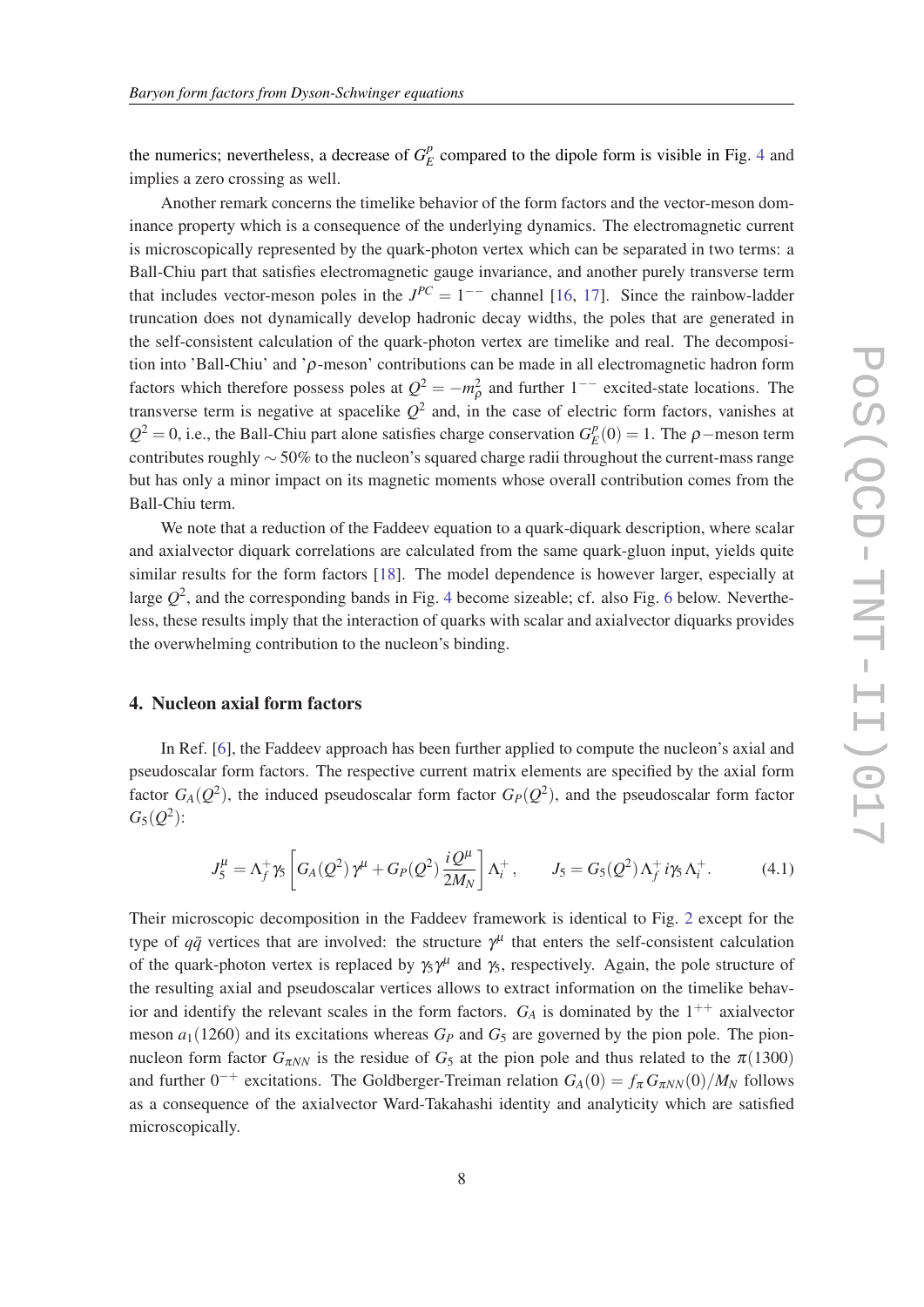<span id="page-8-0"></span>

Figure 5: *Left panel:* Quark-mass dependence of the nucleon's axial charge *gA*, compared to lattice results and the chiral expansion of Ref. [\[19](#page-11-0)]. *Right panel: Q*2−evolution of the axial form factor  $G_A(Q^2)$ , compared to lattice data and the experimental dipole form. Figure adapted from Ref. [\[6\]](#page-11-0).

The (isovector) axial and pseudoscalar form factor results exhibit various similarities with their electromagnetic counterparts, see Fig. 5. The axial charge  $g_A = G_A(0)$  underestimates the experimental value by 20% −25%; it falls below recent lattice data in the low quark-mass region and approaches the chiral expansion at larger pion masses. On the other hand,  $G_A(Q^2)$  is consistent with the phenomenological dipole form at larger  $Q^2$ . Analogous results are obtained for the remaining pseudoscalar form factors. This suggests once again that these features are signals of missing pion-cloud effects. Such an interpretation was also proposed to explain the volume dependence of lattice results for *g<sup>A</sup>* [[20](#page-11-0)].

#### 5. Electromagnetic  $N \rightarrow \Delta$  transition

Finally, the approach can be applied for the calculation of ∆(1232) and *N* → ∆ transition form factors as well. Since a solution for the ∆ bound-state amplitude from the Faddeev equation has become available only recently [\[21](#page-11-0)], we will restrict our discussion to the quark-diquark model. The derivation that leads to the diagrams in Fig. [2](#page-3-0) yields analogous expressions in the quark-diquark approach [\[22,](#page-11-0) [9](#page-11-0)], where the diquark ingredients can be computed self-consistently from the same quark-gluon input. Form-factor results in that framework exist for nucleon and ∆ electromagnetic form factors [\[18](#page-11-0), [23\]](#page-11-0) and the ∆*N*π pseudoscalar transition [\[24](#page-11-0)], and in the following we will summarize recent results for the electromagnetic *N*∆γ transition [[7\]](#page-11-0).

The *N*Δγ transition is characterized by the three Jones-Scadron form factors  $G_M^{\star}(Q^2)$ ,  $G_E^{\star}(Q^2)$ and  $G_C^{\star}(Q^2)$  which are related to the pion electroproduction multipole amplitudes at the ∆−resonance position [[25,](#page-11-0) [26](#page-11-0)]. The respective current  $J^{\mu,\rho}$  is decomposed as follows:

$$
J^{\mu,\rho} = b \, \mathbb{P}_{f}^{\rho\alpha} \, i\gamma_5 \left[ \frac{i\omega}{2\lambda_+} \left( G_M^{\star} - G_E^{\star} \right) \gamma_5 \, \varepsilon^{\alpha\mu\gamma\delta} K^{\gamma} \hat{Q}^{\delta} - G_E^{\star} \, T_Q^{\alpha\gamma} T_K^{\gamma\mu} - \frac{i\tau}{\omega} \, G_C^{\star} \, \hat{Q}^{\alpha} K^{\mu} \right] \Lambda_i^+ \,. \tag{5.1}
$$

Instead of the incoming and outgoing momenta  $P_i$  and  $P_f$ , we used the orthonormal four-momenta  $\hat{Q}^{\mu}$  and  $K^{\mu} = \hat{P}^{\mu}$ , where a hat denotes normalization,  $P = (P_f + P_i)/2$  is the average momentum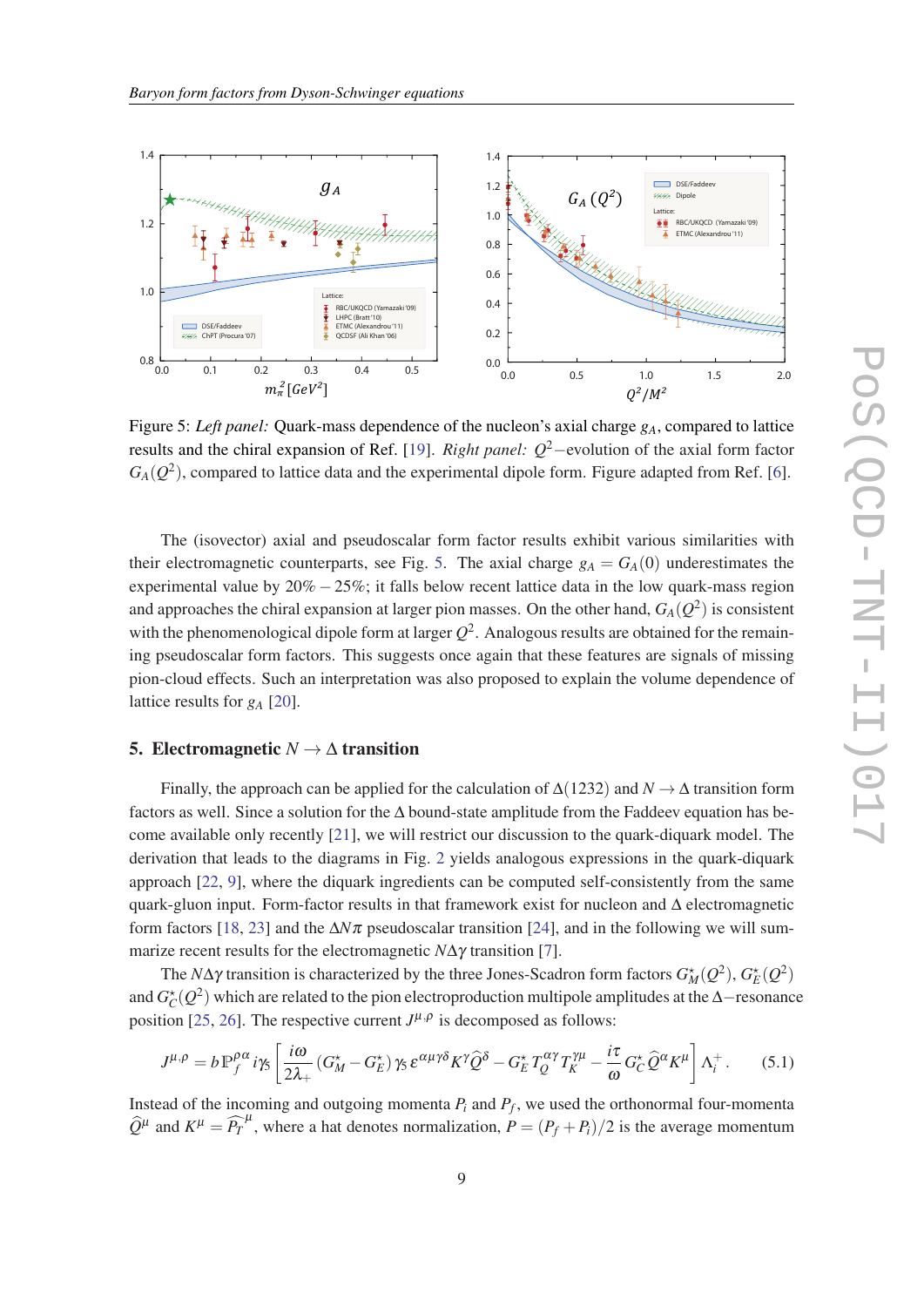<span id="page-9-0"></span>

Figure 6: *Q* <sup>2</sup>−dependence of the electric and Coulomb quadrupole form-factor ratios *REM* and *RSM* compared to experimental data. Figure adapted from Ref. [[7](#page-11-0)].

and *P<sup>T</sup>* its component transverse to the photon momentum. The Rarita-Schwinger projector for the ∆−baryon reads

$$
\mathbb{P}_{f}^{\rho\alpha} = \Lambda_f^+ T_{P_f}^{\rho\sigma} \left( \delta^{\sigma\beta} - \gamma^{\sigma} \gamma^{\beta} \right) T_{P_f}^{\beta\alpha}, \qquad (5.2)
$$

and the transverse projectors  $T_{P_f}^{\mu\nu}$ ,  $T_Q^{\mu\nu}$  $Q^{(\mu)}$  and  $T_K^{(\mu)}$  are defined in the same way as in the gluon case below Eq. ([2.10\)](#page-4-0). The remaining dimensionless variables in [\(5.1](#page-8-0)) are given by:

$$
\tau := \frac{Q^2}{2(M_{\Delta}^2 + M_N^2)}, \quad \lambda_{\pm} := \frac{(M_{\Delta} \pm M_N)^2 + Q^2}{2(M_{\Delta}^2 + M_N^2)}, \quad \omega := \sqrt{\lambda_{+} \lambda_{-}}, \quad b := \sqrt{\frac{3}{2}} \left( 1 + \frac{M_{\Delta}}{M_N} \right). \tag{5.3}
$$

The *N*∆γ transition has been accurately measured over a wide momentum range [[26,](#page-11-0) [27\]](#page-11-0). It is dominated by a magnetic dipole transition which, in a quark-model picture, amounts to the spinflip of a quark and is related to the form factor  $G_M^{\star}(Q^2)$ . The remaining electric and Coulomb quadrupole form factors are much smaller and expressed by the ratios  $R_{EM}(Q^2)$  and  $R_{SM}(Q^2)$  which encode the deformation in the transition. In non-relativistic quark models, non-zero values for these ratios would require *d*−wave components in the nucleon and ∆ wave functions. On the other hand, the analysis of pion electroproduction data via dynamical reaction models suggests that *REM* and *RSM* are almost entirely dominated by the pion cloud [\[28](#page-11-0)].

In contrast, the quark-diquark results which are plotted in Fig. 6 reproduce the experimental data for  $R_{EM}$  and  $R_{SM}$  quite well, even without the inclusion of pion-cloud corrections. In the case of *REM*, this behavior originates from *p*−wave contributions in the nucleon and ∆ wave functions which are a consequence of Poincaré covariance. The removal of *p* waves results in a ratio that is overall positive and grows with increasing  $Q^2$ , cf. Fig. [7,](#page-10-0) with a trend towards the perturbative prediction  $R_{EM} \rightarrow 1$  for  $Q^2 \rightarrow \infty$  [[27](#page-11-0)]. The impact of *d* waves is almost negligible.

On the other hand, the result for the magnetic dipole transition form factor  $G_M^{\star}(Q^2)$  in Fig. [7](#page-10-0) follows the characteristics of the previously discussed magnetic and axial form factors: it agrees with experimental data at larger  $Q^2$  and underestimates them by  $\sim$  25% at  $Q^2 = 0$ . This is consistent with the quark-model result and the expected behavior of the pion cloud from coupled-channel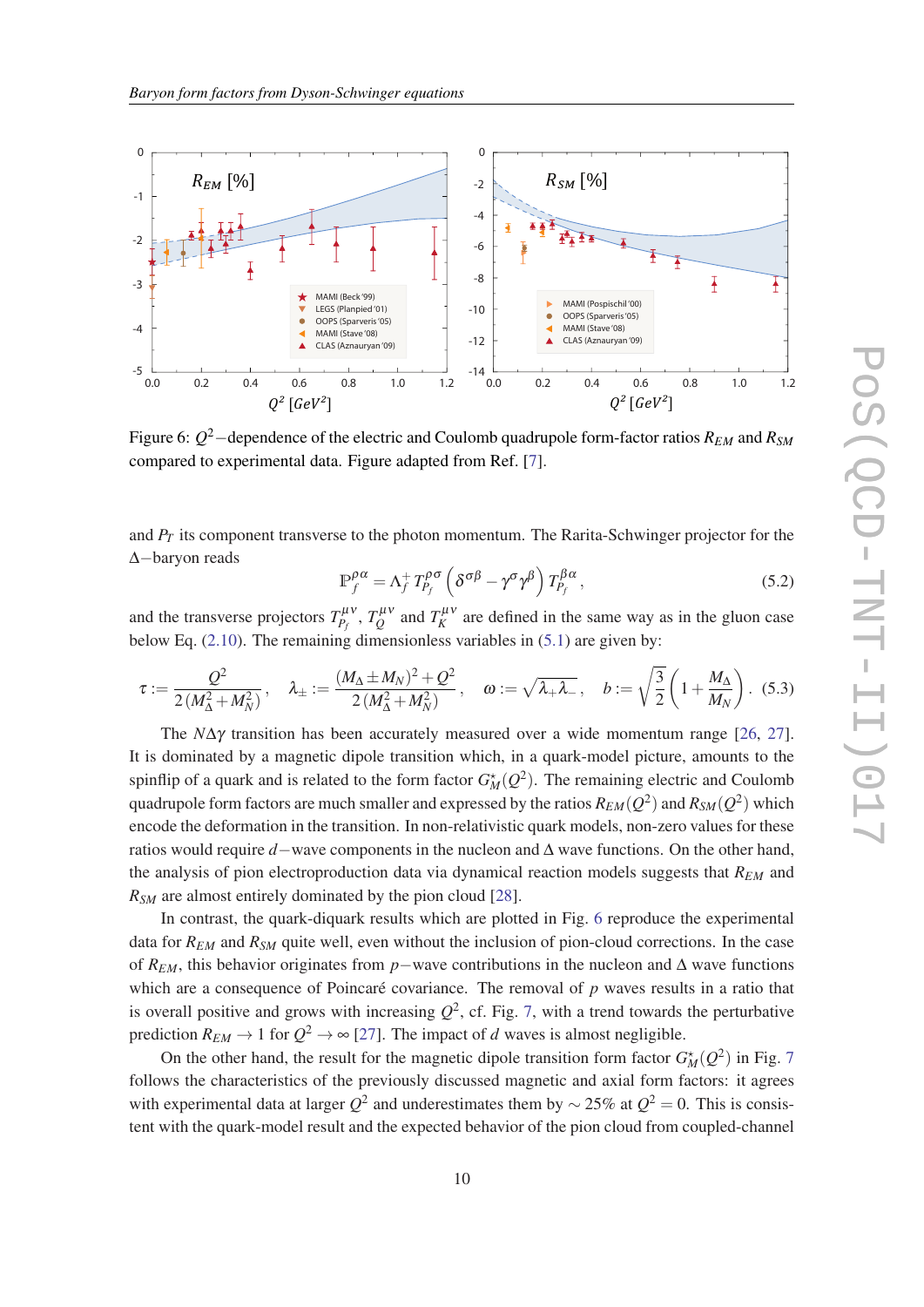<span id="page-10-0"></span>

Figure 7: *Left panel:*  $Q^2$ -dependence of the magnetic dipole transition form factor  $G_M^{\star}(Q^2)$  compared to experiment. *Right panel:* decomposition of *REM*(*Q* 2 ) according to the orbital angularmomentum content in the nucleon and  $\Delta$  wave functions. Figure adapted from Ref. [[7](#page-11-0)].

analyses. Moreover, neither  $G_M^*$  nor  $R_{SM}$  are sensitive to the addition of *p* and *d* waves but dominated by *s*−wave elements alone.

#### 6. Conclusions and outlook

We have discussed several recent nucleon and ∆ form factor results in the Dyson-Schwinger approach, obtained either directly from the covariant Faddeev equation or in a quark-diquark simplification. All calculations share the same quark-gluon input and the results display consistent features. Quark-quark correlations, which are mediated by a rainbow-ladder gluon-exchange interaction, can account for the overall properties of the nucleon and ∆ quark core and justify a quarkdiquark picture for these baryons. Dynamical chiral symmetry breaking and Poincaré covariance have important consequences for the behavior of the form factors. Their timelike structure is dominated by meson poles in the underlying quark-antiquark vertices. The admixture of quark orbital angular momentum via *p* waves, even in *s*−wave dominated ground states such as the nucleon and ∆−baryon, is crucial for the *N*∆γ electric quadrupole form factor and the large–*Q* <sup>2</sup> behavior of electromagnetic form factors. The main missing ingredients in a rainbow-ladder approach are pion-cloud contributions at low momenta and small pion masses.

The combination of Dyson-Schwinger and covariant bound-state equations provides valuable tools for investigating the internal structure of hadrons. Its applications are still at an early stage, and it is desirable to extend the framework to study more sophisticated systems and reactions such as baryon excitations and nucleon-to-resonance transition form factors, virtual Compton scattering, pion electroproduction, pion-nucleon scattering, or timelike  $p\bar{p}$  annihilation processes. At the same time, these efforts must be complemented by technical improvements, such as residue calculus to provide kinematic access to truly large  $Q^2$ , or the implementation of pion-cloud corrections and hadronic decay channels via truncations beyond rainbow-ladder.